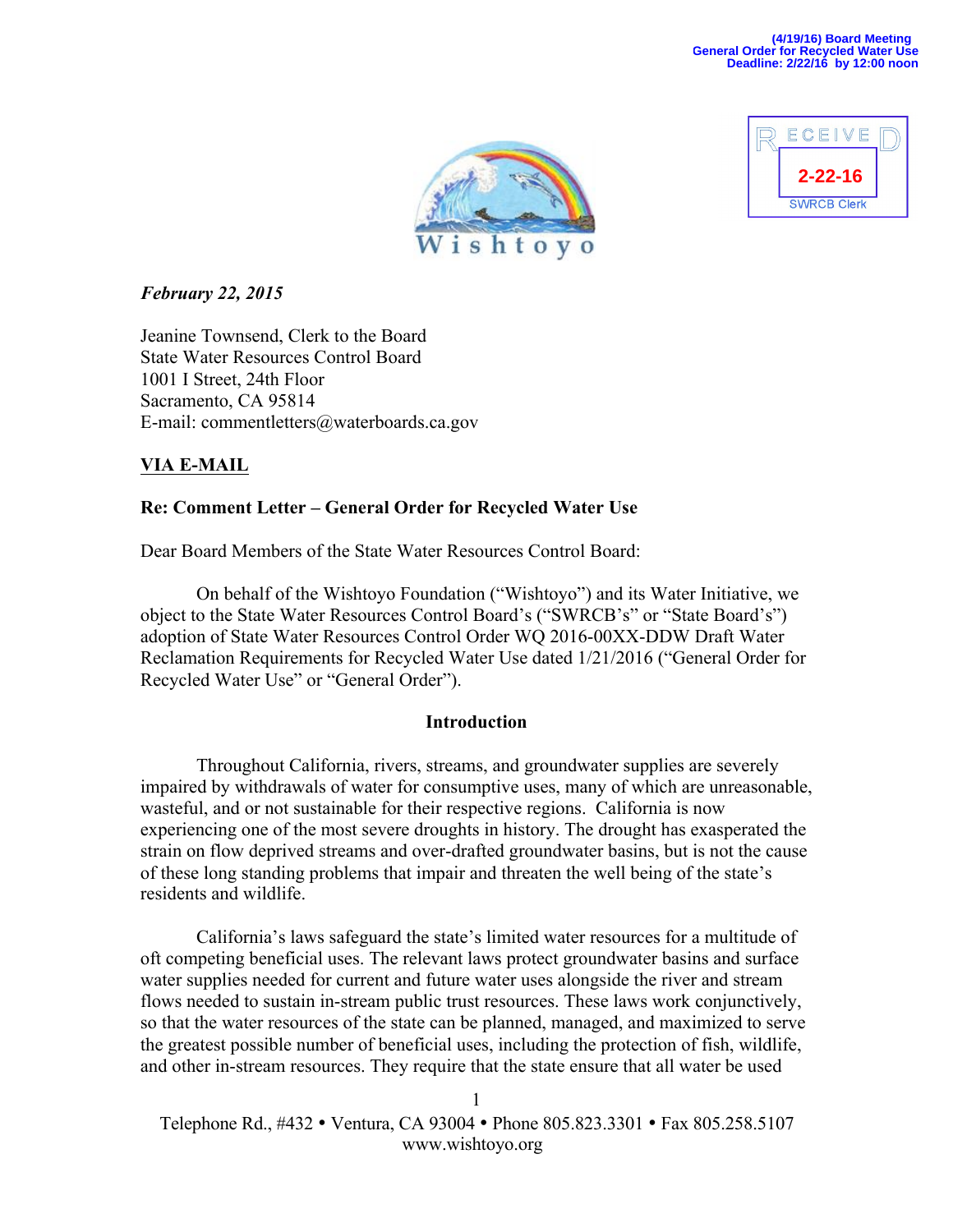reasonably, and not wasted, and require the protection of in-stream flow dependent wildlife and human public trust protected uses when feasible. The state's strict adherence to these laws and the non-discretionary duties they impose, are critical to preserve the natural resources vital to the survival and well being of the state's current and future generations.

Despite the degraded and endangered condition of rivers, streams, and groundwater aquifers throughout the state, almost all of which have been further strained by drought, the State Board continues to routinely approve and supervise distribution, management, and uses of new water supplies, such as recycled water, without analyzing whether or ensuring that the new water will be, or is being, managed and used reasonably and not wastefully. Furthermore, the State Board continues to routinely approve and supervise distribution, management, and uses of new water supplies, such as recycled water, without analyzing whether or ensuring that the new water will be, or is being, managed and used in a manner that protects and restores in-stream flow dependent public trust resources of rivers and streams and or groundwater aquifers harmed by water withdrawals for consumptive uses. As a result, the State Board's approvals and authorization of new water uses continues to allow the state's water resources to be managed and used in a non-integrated, unreasonable, and wasteful way, depriving the public of in-stream flow dependent public trust resources and sustainable water supplies.

The State Board has a non-discretionary affirmative duty and the legal authority under Article X Section 2 of the California Constitution, Sections 100 and 275 of the California Water Code, and the California Public Trust Doctrine to ensure the reasonable beneficial use of, and to prevent waste of, all of California's water resources, and, when feasible, to protect the state's in-stream flow dependent public trust resources. Wishtoyo Foundation thus requests that the State Board adhere to Article X Section 2 of the California Constitution, Sections 100 and 275 of the California Water Code, and the California Public Trust Doctrine by promulgating and adopting a General Order for Recycled Water Use that stops perpetuating decades of unreasonable, wasteful, nonintegrated, and irresponsible water uses, management, and planning that results in ongoing and continuous harms to rivers, streams, water supplies, and groundwater basins in Ventura County, Los Angeles County, and throughout the state.

To meet this legally mandated request, the General Order for Recycled Water Use must ensure that recycled water the General Order authorizes for use is used and managed reasonably in a manner that protects the state's scare water supplies, groundwater basins, and the in-stream flow dependent public trust resources of the state's river and streams. To accomplish this, the General Order must contain procedures and requirements that prevent unreasonable use of new and recycled water, and that protect the state's flow impaired in-stream flow dependent public trust resources and overdrafted groundwater basins.

To the detriment of the state's over-drafted groundwater basins and in-stream flow dependent public trust protected resources, the Draft General Order would allow recycled water in Los Angeles and Ventura Counties, including recycled water produced

 Telephone Rd., #432 • Ventura, CA 93004 • Phone 805.823.3301 • Fax 805.258.5107 www.wishtoyo.org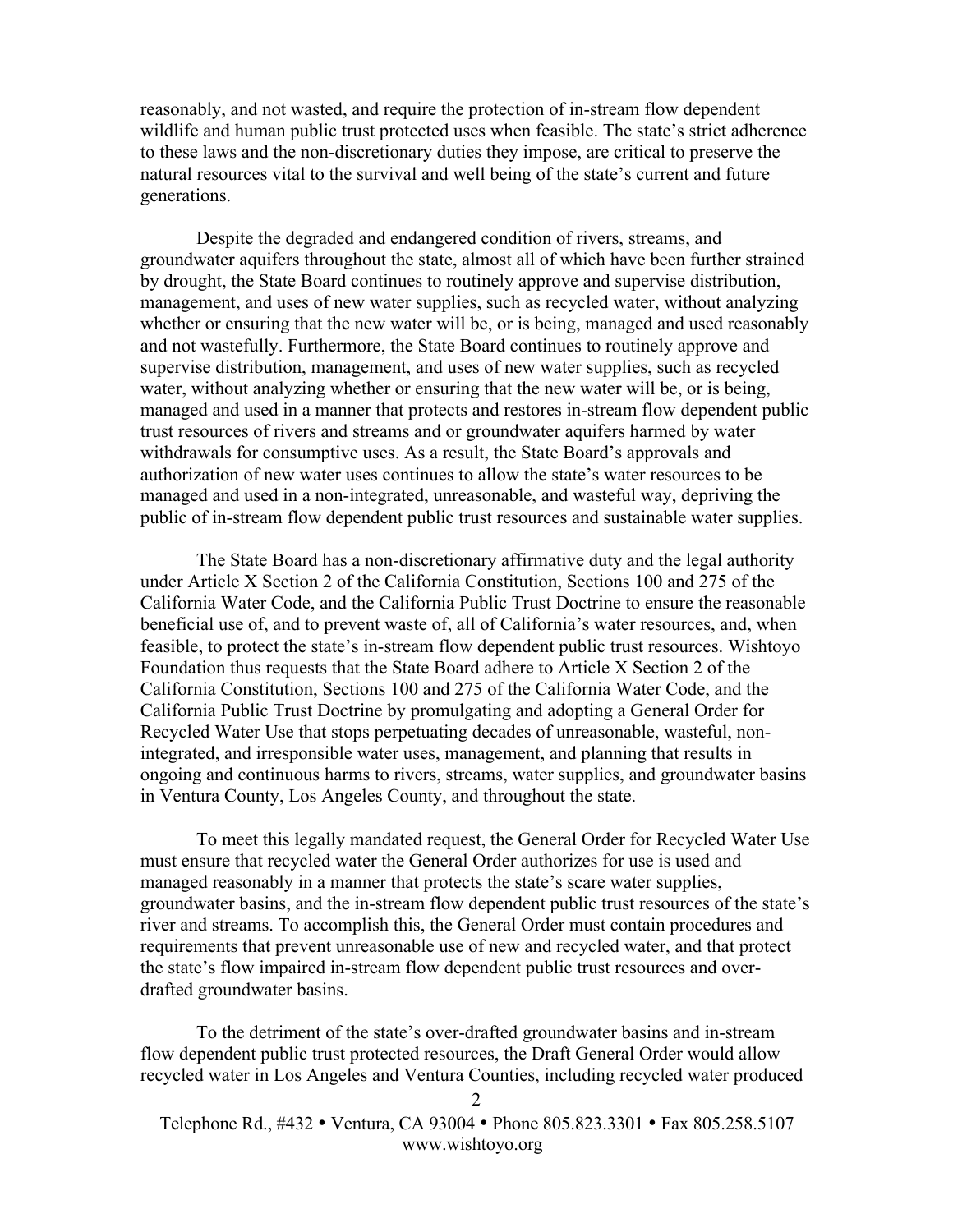in the Oxnard Plain, to be provided to end users without considering and mandating reasonable use of recycled water in accordance with the reasonableness requirements of the California Constitution and Water Code, and without considering and mandating the protection of the state's public trust protected resources of rivers and streams, including the Santa Clara River. This violates the California Public Trust Doctrine, the California Constitution, and the California Water Code. While authorizing the provision of recycled water in this manner may otherwise be reasonable and permissible in regions with ample groundwater supplies that recharge at the rate of extraction and rivers that contain sufficient year round in-stream flows notwithstanding diversions, this practice is not reasonable or legal in the water starved Los Angeles and Ventura regions, the arid and water resources scarce Oxnard Plain and Santa Clara River watershed, and many other regions throughout the state. Using the Santa Clara River watershed and the Oxnard Plain contained within as an example, to be legally valid, the General Order must ensure that the provision of recycled water by General Order enrollees in the Oxnard Plain region to agricultural, municipal, and other water users protects the over-drafted Oxnard Plain groundwater basins and the Santa Clara River's in-stream flow dependent public trust resources, including a multitude of federally and state listed endangered species, that have been, and continue to be severely degraded by withdrawals of Santa Clara River flows and groundwater for unreasonable consumptive use in the Oxnard Plain. (*See*  "Wishtoyo Foundation, Ventura Coastkeeper, Center for Biological Diversity, and CAUSE March 25, 2015 Amended Public Trust, Unreasonable Use, Unreasonable Method of Diversion, and Fish and Game Code Section 5937 Complaint against United Water Conservation District, Fox Canyon Groundwater Management Agency, and the State Water Resources Control Board" filed with the State Water Resources Control Board and on file with the State Water Resources Control Board Division of Water Rights that Wishtoyo hereby incorporates by reference.)

#### **The General Order for Recycled Water Use Must Adhere to Article X Section 2 of the California Constitution, Water Code Sections 100 and 275, and the California Public Trust Doctrine**

As provided above, all water, including new and recycled water, must be used reasonably and not wastefully, and when feasible, must be managed and or used to protect the state's in-stream flow dependent public trust resources and groundwater supplies. The Draft General Order for Recycled Water Use fails to require and ensure the reasonable use of recycled water and management and or use of recycled water to protect in-stream flow dependent public trust resources when feasible. Instead, the General Order allows the perpetuation and continuation of decades of unsustainable and non-integrated water management, and unreasonable and wasteful use of water, that threatens current and future water supplies, in-stream flow dependent public trust resources, and groundwater basins throughout the state. The Draft General Order for Recycled Water Use thus runs contrary to legislative mandates and California law.

Specifically, the General Order fails to adhere to Article X Section 2 of the California Constitution, Sections 100 and 275 of the Water Code, and the California Public Trust Doctrine because it fails to require and ensure reasonable use of recycled

 Telephone Rd., #432 • Ventura, CA 93004 • Phone 805.823.3301 • Fax 805.258.5107 www.wishtoyo.org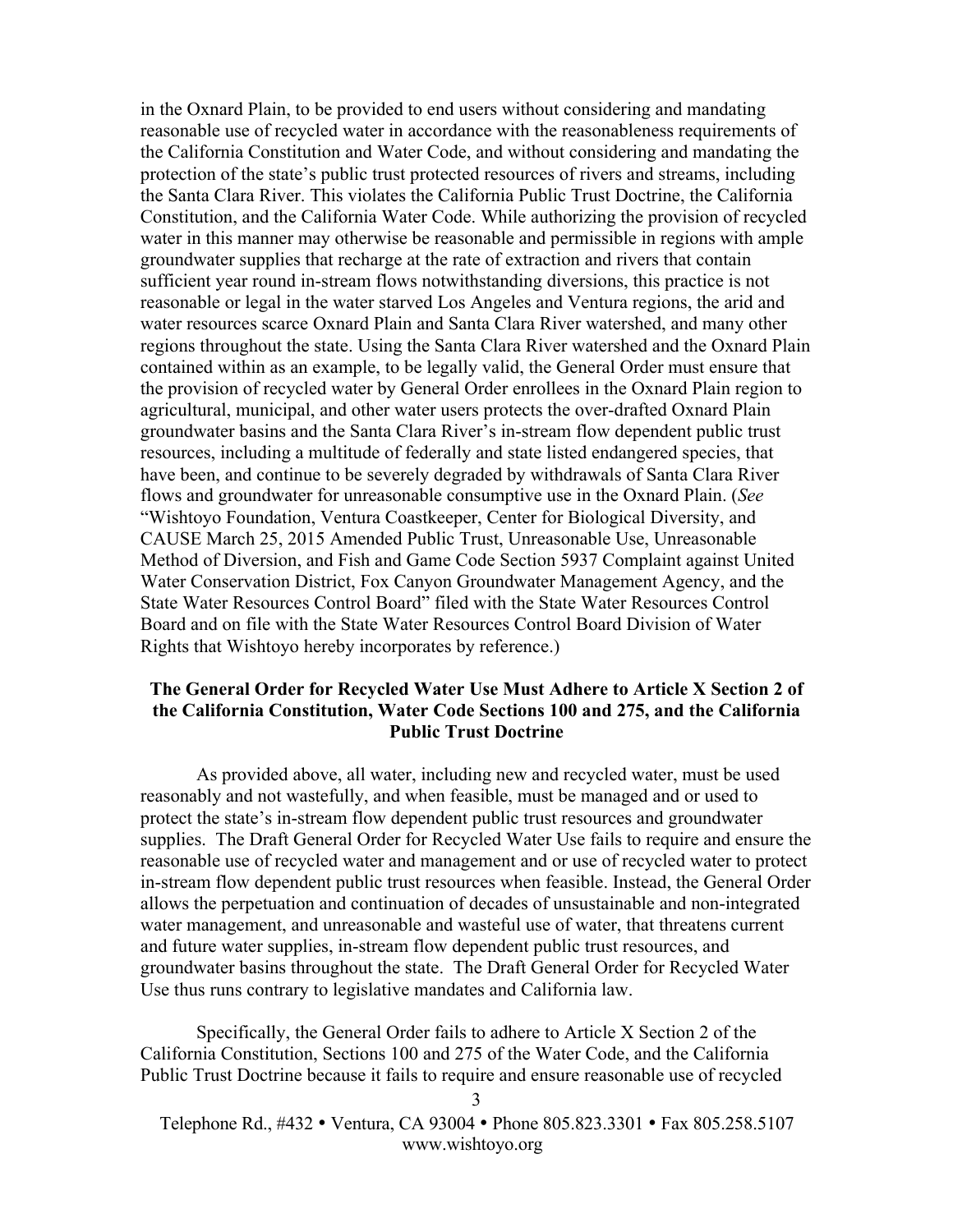water, or, if feasible, the use or management of recycled water in a manner that protects in-stream flow dependent public trust resources. In addition, it runs afoul of Article X Section 2 of the California Constitution, Sections 100 and 275 of the Water Code, and the California Public Trust Doctrine because it fails to provide a mechanism for the State Board to analyze or determine whether the recycled water will be used reasonably, and whether it is feasible to use or manage the recycled water in a manner that protects instream flow dependent public trust resources.

### Article X Section 2 of the California Constitution, and sections 100 and 275 California Water Code

The State Water Board is charged with the ongoing and continuing duty to protect and manage all of California's water supplies – including recycled and new water, rivers, and streams in a manner consistent with the reasonable use provisions of Article X Section 2 of the California Constitution, and sections 100 and 275 California Water Code. (*Peabody v. City of Vallejo* (1935) 2 Cal.2d at 367, 372; *Anderson Farms Company* (Oct. 20, 1977) California State Water Resources Control Board Decision No. 1474, at 2; (*Wright v. Goleta Water Dist.* (1985) 174 Cal.App.3d 74, 87.) Article X, Section 2 of the California Constitution and Section 100 of the California Water Code impose an affirmative duty on the State Board, in its approvals, actions, and oversight of the state's water resources, to ensure the reasonable use of water, to prevent its misuse, and to include the imposition of increased costs of water in the interest of conservation. (*Id*.; *Brydon v. E. Bay Mun. Util. Dist.* (1994) 24 Cal.App.4th 178, 202; *In the Matter of the Alleged Waste and Unreasonable Use of Water by Imperial Irr. Dist.* (June 21, 1984). State Water Resource Control Board, Decision No. 1600 at \*9.) Water Code Section 275 explicitly requires that the State Board take all necessary action in executive, legislative, and judicial forums to prevent unreasonable use and violations of the California Constitution and California Water Code. Water Code Section 275 does not relieve the State Board of its affirmative duty and legal requirements under Article X, Section 2 of the California Constitution and Section 100 of the California Water Code to ensure the reasonable use and management of water in its approvals, authorizations, decisions, and supervisory oversights. Thus, in all of the State Boards actions and approvals it must ensure that the management and use of California's water, including recycled and new water, is reasonable, does not contribute to water waste, and protects the beneficial instream flow dependent wildlife and recreational uses of the State's rivers and streams, including those of the Santa Clara River. (*Id*.; Cal. Water Code §1243; *United States v. State Water Res. Control Bd.* (1986) 182 Cal.App.3d 82, 103-04.)

The Boards' requirement to enforce Article X, section 2's limitations and prohibitions to prevent waste or unreasonable use apply to the use and management of all water, including recycled water and other sources of new water, by all water users, including use by local water management agencies. (*Peabody v. City of Vallejo* (1935) 2 Cal.2d at 367, 372; *Imperial Irrigation Dist. v. St. Wat. Res. Control Bd.* (1986) 186 Cal. App. 3d 1160, 1163; *see also Miller & Lux v. San Joaquin Light & Power Corp.* (1937) 8 Cal.2d 427, 435.)*; see also Mono Lakes Basin Water Right Decision*, (Sept. 28, 1994) California State Water Resources Board Decision 1631 at 11[holding: "[a]ll … use of

 Telephone Rd., #432 • Ventura, CA 93004 • Phone 805.823.3301 • Fax 805.258.5107 www.wishtoyo.org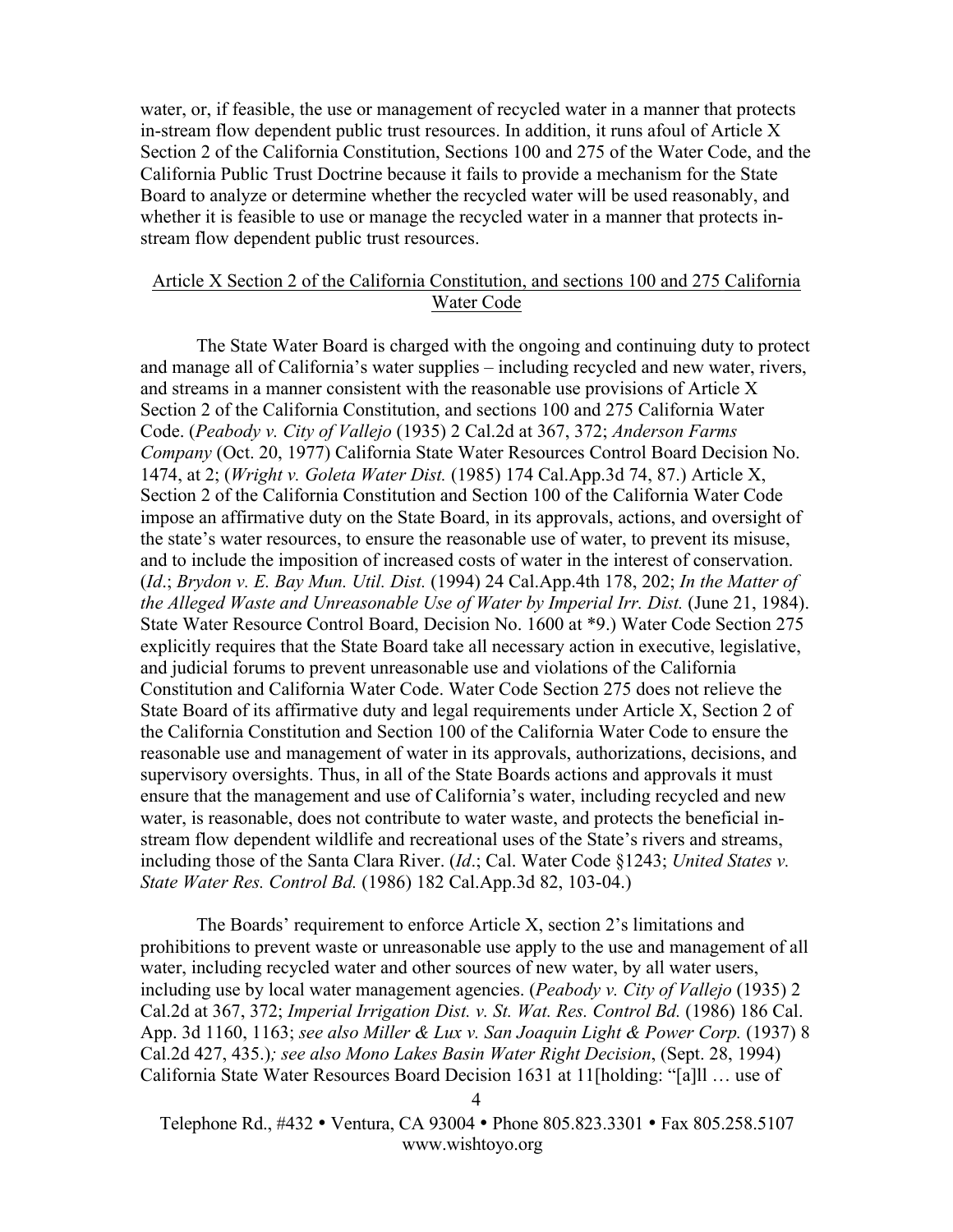water in California [is] subject to the mandate of Article X, Section 2 of the California Constitution to maximize the beneficial use of water and to prevent [ ] waste or unreasonable use." ) Thus, as part of its enforcement authority, the State Board must require water management agencies to impose conservation and efficiency measures on end-users. (*Imperial Irr. Dist. v. State Water Res. Control Bd.* (1990) 225 Cal.App.3d 548, 561-62; *People ex rel. State Water Res. Control Bd. v. Forni* (1976) 54 Cal. App. 3d 743, 750.) Where there are impending water shortages that are reasonably certain to exist, the reasonableness provision of the California Constitution requires that water providers impose measures intended to increase water conservation, and to initiate steps immediately which will assist in alleviating the shortage. (*Brydon v. E. Bay Mun. Util. Dist.* (1994) 24 Cal.App.4th 178, 202); *In the Matter of the Alleged Waste and Unreasonable Use of Water by Imperial Irr. Dist.* at \*13 (June 21, 1984).)

In determining the reasonableness of the cost to implement water conservation measures, the State Board considers the value of the water that would be conserved, the cost of implementing the conservation measure, and the resources available for financing the measures. (*In the Matter of Waste and Unreasonable Use of Water By Imperial Irrigation District (Sept. 7 1988)* California State Water Board Order WR 88-20 at 4, 17, 29-31, 36.) The mere fact that water conservation measures may require the water user to incur additional expenses does not justify the continued unreasonable use of water. (*People ex rel. State Water Res. Control Bd. v. Forni* (1986) 54 Cal.App.3d 743, 751-52.) The reasonable use doctrine therefore requires water users to "endure some inconvenience or to incur reasonable expenses" in order to put water to maximum beneficial use. (*Id*.)

The use of water for recreation and preservation and enhancement of fish and wildlife resources is a beneficial use of water. (Cal. Water Code §1243.) In its determination of reasonable use, the State Board is required to consider the amounts of water required for recreation and preservation and enhancement of fish and wildlife resources, and the amounts of water needed to remain in the source for the protection of beneficial uses. (*Id*.; *United States v. State Water Res. Control Bd.* (1986) 182 Cal.App.3d 82, 103-04) (holding that the State Water Board had the authority to modify existing permits for diversion and to curtail use of water to protect environmental resources and recreational uses under Article X, Section 2 of the California Constitution, and that "[n]onconsumptive or in-stream uses too, are expressly included within the category of beneficial uses to be protected in the public interest.") A particular beneficial water use may be determined to be unreasonable based on its impact on fish, wildlife or other in-stream beneficial uses. (*Fishery Prot. and Water Right Issues of Lagunitas Creek*, (Oct. 26, 1995) California State Water Board Order No. WR 95-17 at 14.) Thus, ensuring that the waters of the state be put to the greatest possible beneficial use to protect fish, wildlife, and other in-stream beneficial uses can require that conservation measures be implemented or that water is used in-stream despite the additional cost. (*Id*.; *Brydon v. E. Bay Mun. Util. Dist.* (1994) 24 Cal.App.4th 178, 202; *People ex. rel. State Water Res. Control Bd. v. Forni*, 54 Cal.App.3d 743, 755-56 (1976) (holding that riparian water right holders' use of low winter flows to avoid frost damage, which resulted in temporary water shortages was unreasonable when they could construct reservoirs to hold

 Telephone Rd., #432 • Ventura, CA 93004 • Phone 805.823.3301 • Fax 805.258.5107 www.wishtoyo.org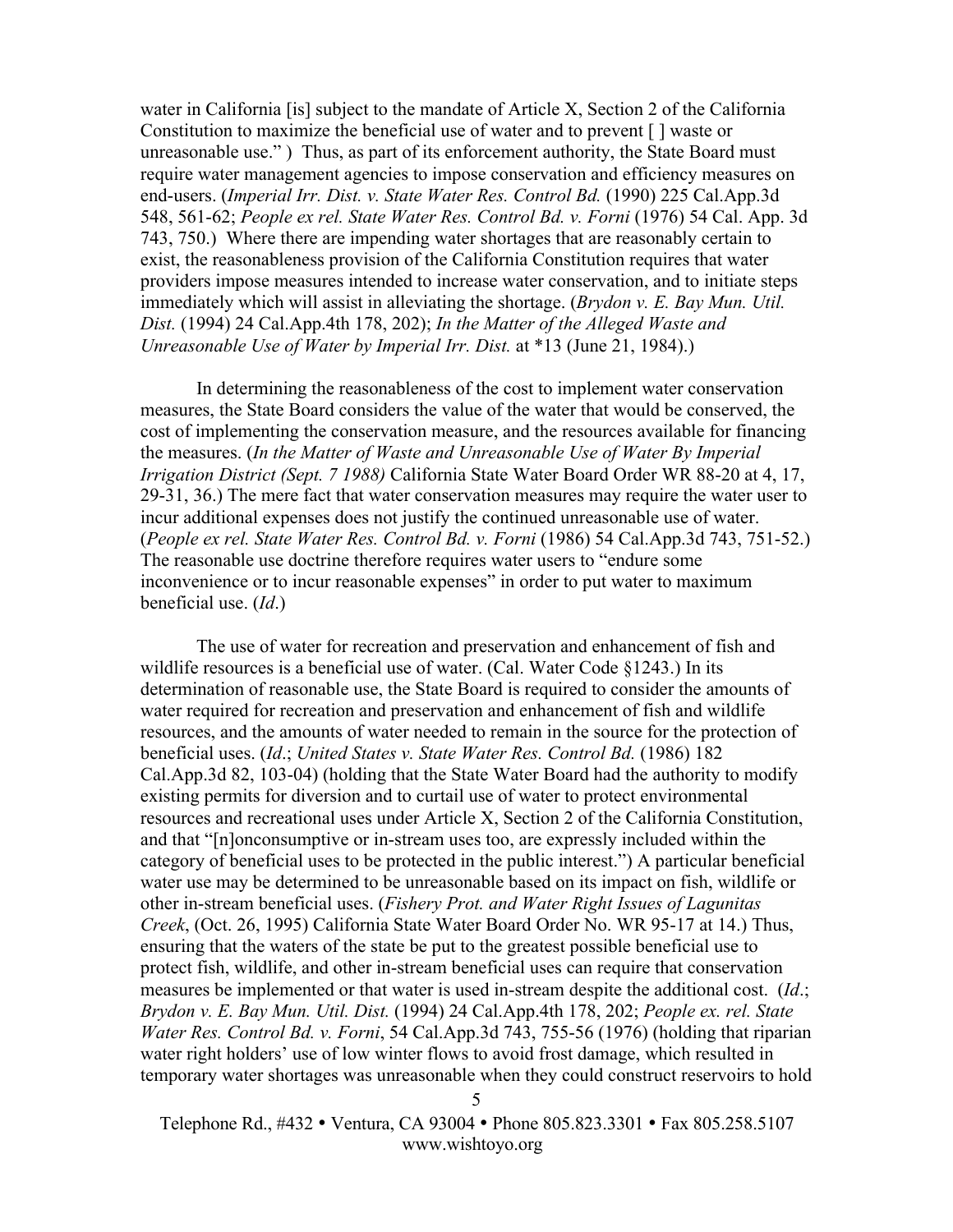the required water despite the fact that this would require them to invest in construction costs.)

When evaluating whether a particular use of water is reasonable, local custom may be considered as one factor in determining the reasonableness of water use, but is not determinative in determining whether a particular use is unreasonable or wasteful. (California Water Code § 100.5; *In the Matter of Alleged Waste and Unreasonable Use of Water by Imperial Irrigation District* (June 22, 1984) California State Water Board Decision No. 1600 at 28.) Further, "[w]hat is a [reasonable] beneficial use at one time may, because of changed conditions, become a waste of water at a later time," such when an area experiences great water scarcity and need. (*Tulare Irrigation Dist. v. Lindsay-Strathmore Irrigation Dist.* (1935) 3 Cal. 2d 489, 567; *Envtl. Def. Fund, Inc. v. East Bay Mun. Util. Dist.* (1977) 20 Cal.3d 327, 332.)

The reasonable water use provisions and waste prohibitions of Article X, §2 of the California Constitution and the Water Code require that the General Order contain provisions that ensure that recycled water delivered to end users is used reasonably and not wastefully. However, in violation of Article X Section 2 of the California Constitution, Water Code Section 100 and Water Code Section 275, the State Board fails to ensure that the General Order mandate that recycled water be used reasonably for uses that are sustainable for the regions in which the recycled water is generated and by users that implement best available municipal and agricultural efficiency and conservation practices. For example, the General Order allows end users to grow water intensive crops that may not be sustainable for the region in which they are grown, and allows use by municipal and agricultural end users that have not implemented best available water efficiency and conservation practices. In the case where enrollment in the General Order would authorize recycled water to be delivered to municipal and agricultural end users that have not implemented best available water efficiency and conservation practices, the allowance of recycled water use in this manner would be unreasonable and thus should not be authorized by the General Order if agricultural or municipal end users adoption of best available water efficiency and conservation practices would result in more or enough recycled or total regional water being available for growing crops that are sustainable for a region's limited water resources, for domestic and municipal water supply, to leave water in streams sufficient to support in-stream flow dependent public trust resources, or to leave water in or recharge over-drafted groundwater basins.

Likewise, and as another example as to why the General Order violates Article X Section 2 of the Constitution, and Sections 100 and 275 of the California Water Code for authorizing unreasonable use of the state's scare water resources, in the case where enrollment in the General Order would authorize recycled water to be delivered to golf courses that have not implemented best available water efficiency and conservation practices, the allowance of recycled water use in this manner would be unreasonable and thus should not be authorized by the General Order if golf course adoption of best available water efficiency and conservation practices would result in more or enough recycled or total regional water being available for other golf courses implementing best available water efficiency or conservation measures, for growing crops that are

 Telephone Rd., #432 • Ventura, CA 93004 • Phone 805.823.3301 • Fax 805.258.5107 www.wishtoyo.org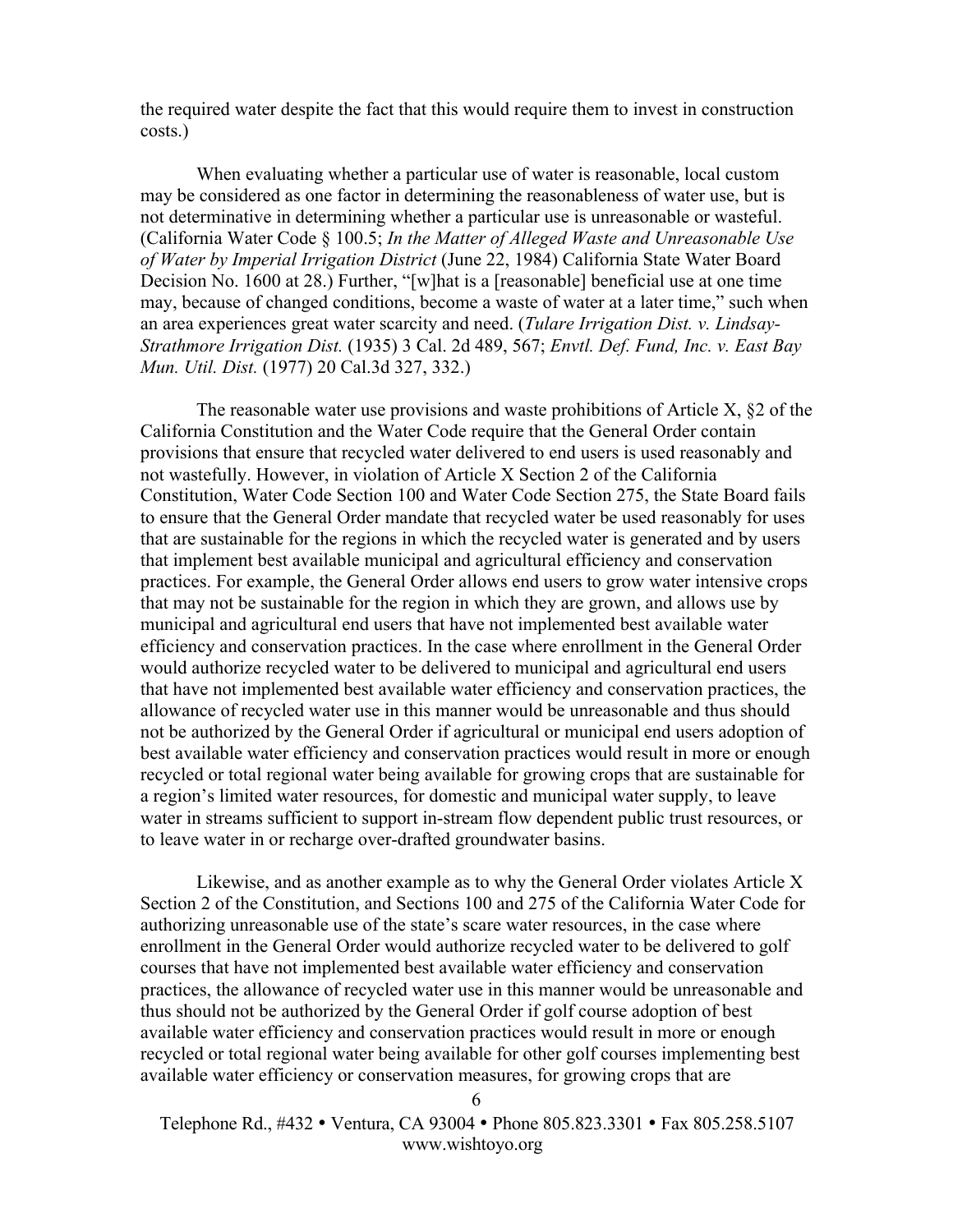sustainable for a region's limited water resources and that make use of best available water efficiency and conservation measures, for domestic and municipal water supply, to leave water in streams sufficient to support in-stream flow dependent public trust resources, or to leave water in or recharge over-drafted groundwater basins.

#### The California Public Trust Doctrine

The Public Trust Doctrine establishes that the waters and wildlife of the state belong to the people, and that the state acts as a trustee to manage and protect these resources and their associated public uses for its peoples' benefit. (*Audubon*, 33 Cal. 3d at 437, 441-449.) The Public Trust Doctrine imposes on the State Board an affirmative duty to take the public trust into account in the allocation of water resources, including recycled and new water, to conduct ongoing supervision of water use, and to protect public trust uses "whenever feasible" in water rights matters, regulatory decisions, and from actions by private entities, government agencies, and individuals (*Nat'l Audubon Soc'y v. Superior Court*, (1983) 33 Cal.3d 419, 446.) The State Board is thus required to consider the impact of its operations, management practices, authorizations, approvals, and supervisory duties on in-stream flow dependent public trust resources, and to require the implementation of feasible measures to protect these resources. (*Id*.)

The State Board has a continuing duty to protect public trust resources associated with navigable and tidal waterways whenever feasible, and the authority to reconsider terms and conditions of past orders, decisions, or water allocations to protect public trust resources and to prevent waste, unreasonable use, unreasonable method of use, and unreasonable method of diversion of water. (*Imperial Irr. Dist. v. State Water Res. Control Bd.* (1990) 225 Cal. App. 3d 548, 555.) Thus, the State Board has a duty to manage and protect the public trust uses of the state's navigable waters from surface water diversions through various physical solutions, including leaving water in-stream when new water, including recycled water, is available or is made available. (*Audubon*, 33 Cal. 3d at 437, 441-449.) Because the State Board has an ongoing and continuous duty to protect the trust uses of navigable waters, the State Board is tasked with considering the impact of their previous, current, and future actions and approvals on in-stream flow dependent public trust resources, and to ensure its orders and actions protect public trust resources. (*Audubon*, 33 Cal. 3d at 437, 440-441.)

When groundwater is so connected to the navigable water that its extraction adversely affects public trust uses, the State Board also has a duty to consider the effect of the groundwater extractions upon interests protected by the public trust, and so far as feasible, to avoid or minimize any harm to those interests. (Order After Hearing on Cross Motions for Judgment on the Pleadings at 2, *Envtl. Law Found. v. State Water Res. Control Board* (Jul. 15, 2014) No. 34-2010-80000583; *Nat'l Audubon Soc'y*, 33 Cal. 3d 419, 426; *Fishery Prot. and Water Right Issues of Lagunitas Creek* (Oct. 26, 1995) California State Water Board Order No. WR 95-17 at 28-29.) Thus, the State Board has a duty to manage and protect the public trust uses of the state's navigable waters from groundwater extractions through various physical solutions, including order water to be

 Telephone Rd., #432 • Ventura, CA 93004 • Phone 805.823.3301 • Fax 805.258.5107 www.wishtoyo.org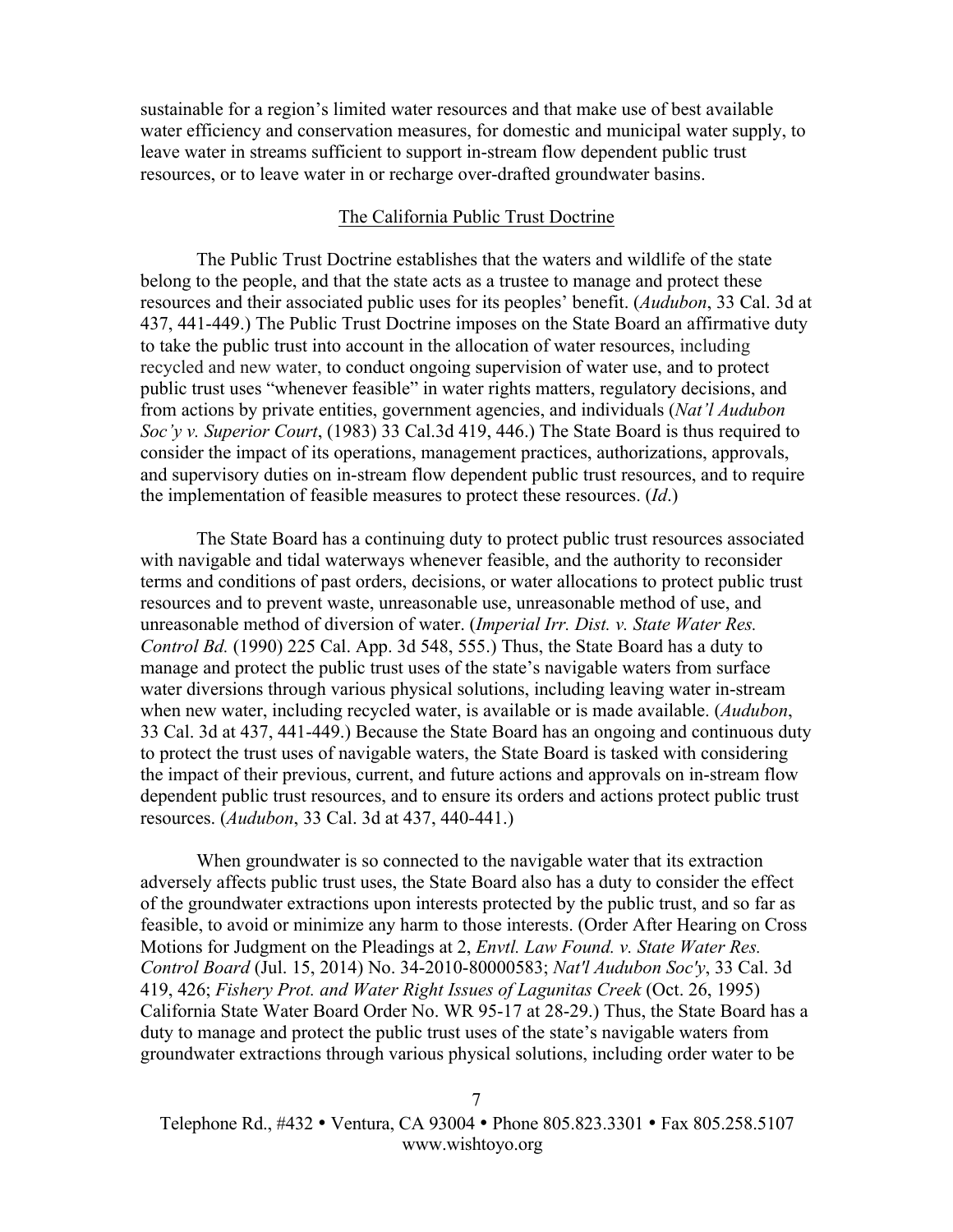left in the ground when new water, including recycled water, is available or is made available. (*Audubon*, 33 Cal. 3d at 437, 441-449.)

To adhere to its affirmative duties under the public trust doctrine, the General Order must require that the State Board analyze and determine whether it is feasible to use or manage an enrollees' recycled water in a manner that protects flow deprived instream flow dependent public trust resources, and if feasible to require that the delivery and use of the enrollee' recycled water be managed in a manner that protects flow deprived in-stream flow dependent public trust resources. For instance, in a scenario where enrollment in the General Order would authorize delivery of recycled water to a.) end users (including water agencies or districts) that already receive water from streams with flow impaired public trust resources or to b.) end users (including water agencies or districts) that already extract groundwater that impacts flow impaired public trust resources, for the State Board to adhere to the public trust doctrine, the General Order must:

- 1.) Require an analysis as to whether it is feasible for the delivery of recycled water to such end users for reasonable water use could offset the need for such end users to receive/divert water from flow deprived streams or to extract groundwater from basins where extractions impact in-stream flow dependent public trust resources;
- 2.) Require that such end users of recycled water reduce the amount of water received from over extracted groundwater basins and flow deprived streams by the amount of recycled water received if it is feasible for the delivery of recycled water to such end users for reasonable water use could offset the need for such end users to receive/ divert water from flow deprived streams or to extract groundwater from basins where extractions impact in-stream flow dependent public trust resources;

For instance, the public trust doctrine requires that for all recycled water delivered to end users in the Oxnard Plain, that such end users of recycled water reduce an equivalent amount of water such end users are already extracting from the over-drafted groundwater basins and the flow deprived Santa Clara River that lacks sufficient flows needed to sustain and protect the River's in-stream flow dependent protected public trust resources because of diversions of Santa Clara River flow for direct delivery to end users in the Oxnard Plain and to recharge the Oxnard Plain's over-drafted groundwater basins. (*See* "Wishtoyo Foundation, Ventura Coastkeeper, Center for Biological Diversity, and CAUSE March 25, 2015 Amended Public Trust, Unreasonable Use, Unreasonable Method of Diversion, and Fish and Game Code Section 5937 Complaint against United Water Conservation District, Fox Canyon Groundwater Management Agency, and the State Water Resources Control Board" filed with the State Water Resources Control Board and on file with the State Water Resources Control Board Division of Water Rights that Wishtoyo herein incorporates by reference.)